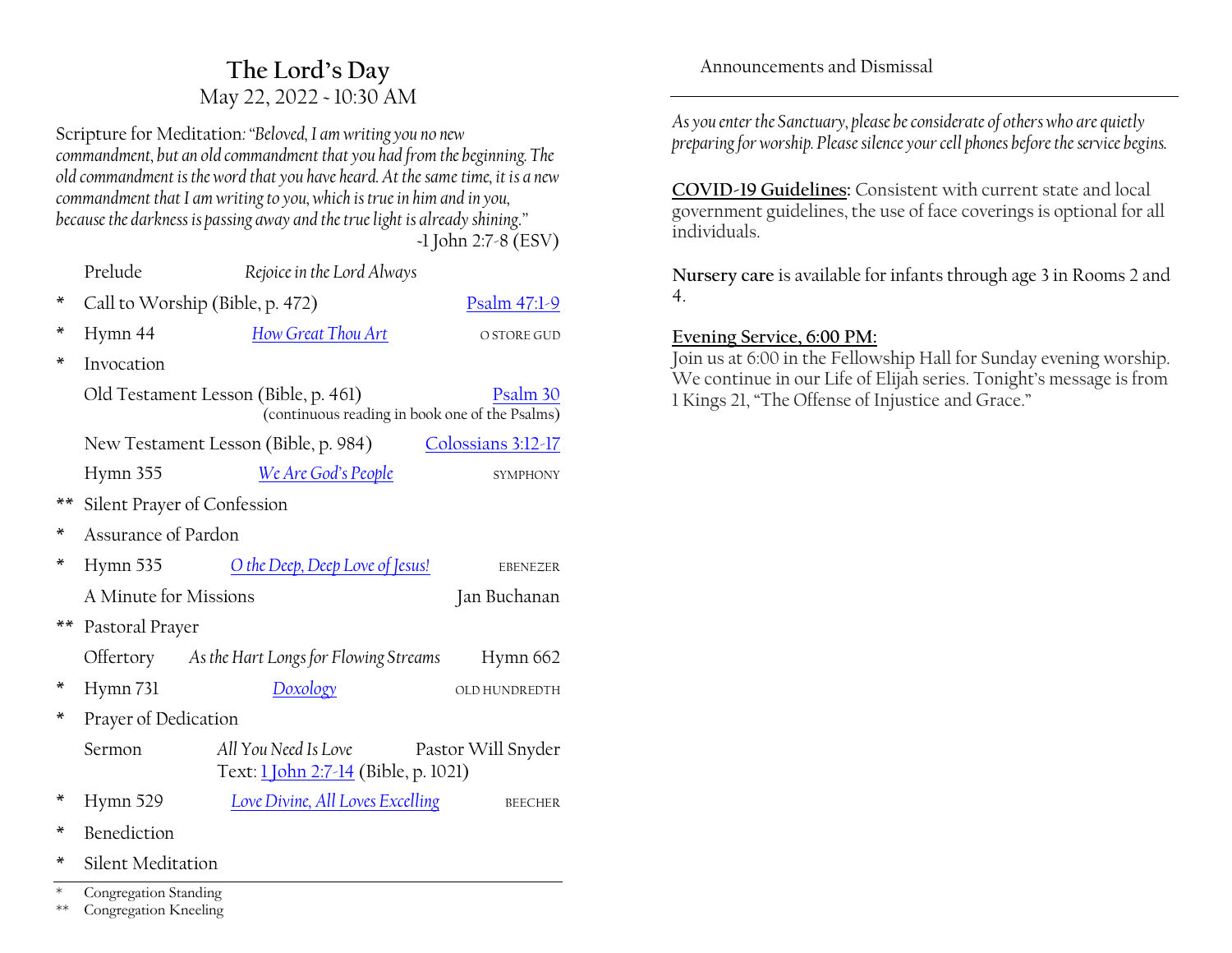### **SERVING IN WORSHIP TODAY**

#### **May 22, 2021**

| Worship Leader:      | Elder Sterling Harmon                         |
|----------------------|-----------------------------------------------|
| Greeters:            |                                               |
| Deacon in Charge:    | Scott Bolliger                                |
| Ushers:              | Jeff Edwards                                  |
| Audio:               | Benjamin Bassett                              |
| Nursery:<br>9:30:    |                                               |
|                      | 10:30 (Worship): Terri Christians, Ava Wilson |
| <b>Toddler Time:</b> |                                               |
| Coffee Clean-up:     |                                               |

**Evening Audio:**

#### **May 29, 2021**

| Worship Leader:   | Pastor Lucas Dourado                         |
|-------------------|----------------------------------------------|
| Greeters:         |                                              |
| Deacon in Charge: | Walter Mayo                                  |
| Ushers:           | Scott Bolliger                               |
| Audio:            | Sam Edwards                                  |
| Nursery:<br>9:30: |                                              |
|                   | 10:30 (Worship): Monique Barr, Alivia Snyder |
| Toddler Time:     |                                              |
| $\sim$ cc         |                                              |

**Coffee Clean-up:**

**Evening Audio:**

### **This Week at Church**

| Monday    | 12:00 PM | PCC Newsletter Deadline           |
|-----------|----------|-----------------------------------|
| Wednesday | 1:00 PM  | <b>Bible Study</b>                |
|           | 6:00 PM  | Midweek Recharge                  |
| Thursday  | 10:30 AM | Children's Music & Movement Class |
| Saturday  | 7:00 AM  | Men's Covenant Group              |
| Sunday    | 9:30 AM  | Discovery Class                   |
|           |          |                                   |

# **ANNOUNCEMENTS**

# **COMING EVENTS**

### **PCC PICNIC**

Our church-wide picnic at **Wickham Park in Manchester** is set for

Saturday, June 11<sup>th</sup>, from 12-5pm. We have once again reserved the **Laurel Grove Pavilion** (which we had last year) and will be covering everyone's parking again. All you need to do is sign up to bring a side dish or dessert, since we will also be providing the hamburgers, hot



dogs, and drinks. In addition to volleyball and the walk to the aviary and playground that people enjoy, we will also have opportunities to show our Presbyterian athleticism in Bocce ball, croquet, Ultimate, corn hole, and many other games and activities. While signing up isn't necessary (please join us even if you forget to sign up), it is helpful, so we know how much food to purchase ahead of time. We hope you can come and enjoy some great food, fellowship, and fun!

### **BACCALAUREATE SERVICE**

Save the date for our baccalaureate service which honors our high school graduates. It will be held on **Sunday, June 12th**, more information to follow.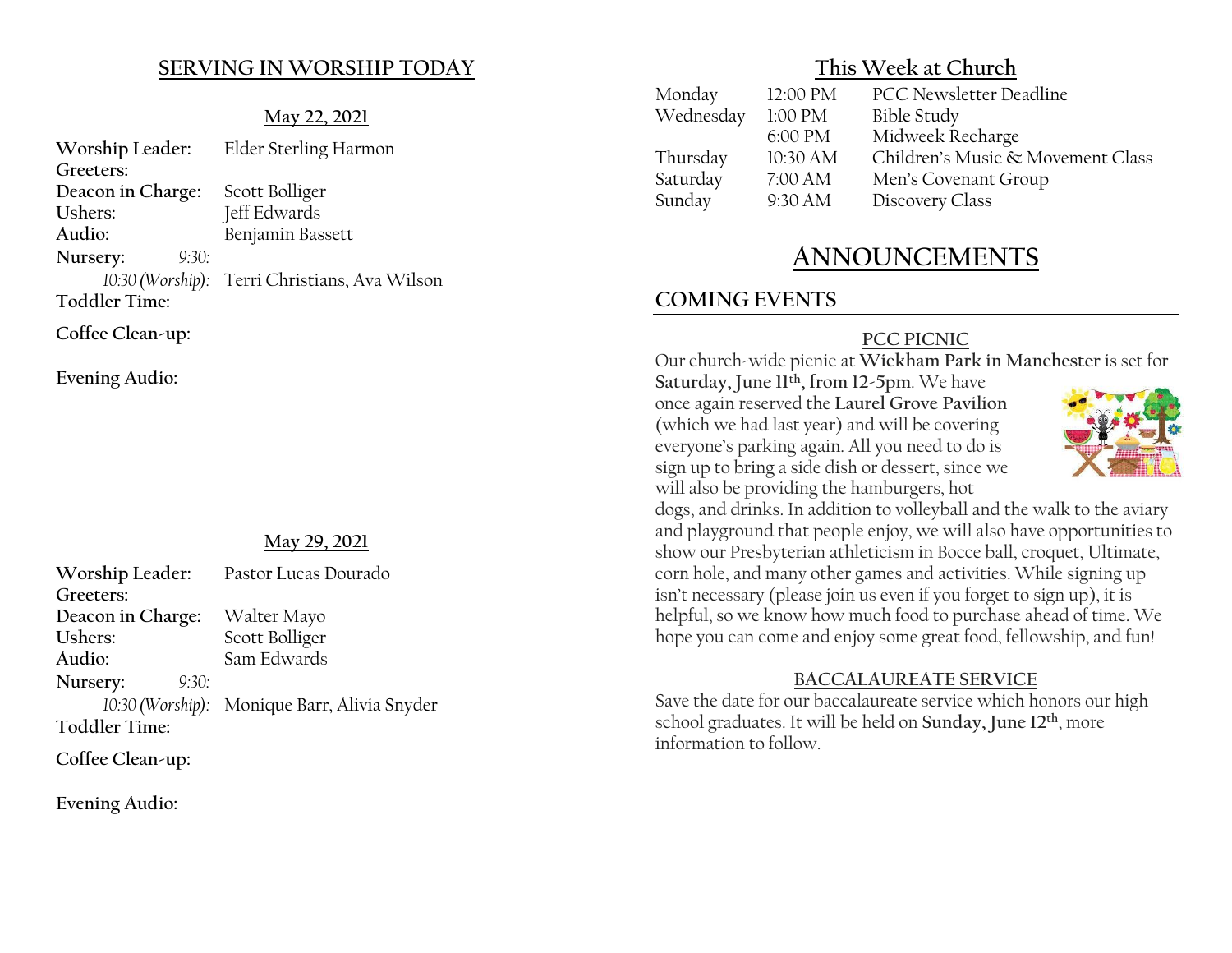# **CHURCH FAMILY NEWS**

### **WEDNESDAY BIBLE STUDY**

A Wednesday afternoon Bible study takes place at 1:00 PM at the church. If you are interested in joining, please contact Pastor Will at the church office: (860) 742-7222.

# **THANK YOU!**

Dear Church Family,

This note is long overdue. Please let me share our gratitude and joy in joining this fellowship of Christ. This year has been one the most difficult of our lives, but God had bigger plans for us than mere comfort or ease. He planned to give Himself to us through the struggle and in so many myriad ways through PCC. We have tangibly felt your love through prayer, your presence, and your generosity. Thank you for the baby shower gifts, the fruit basket when baby Maeve arrived, and the surprise Christmas card. We love you more and more.

Blessings in Christ,

Mark, Shannon, Aurora, Moriah, Augustine & Maeve Dickson

# **VACATION BIBLE SCHOOL 2022**

Good Day Mate! This year's Vacation Bible School theme is Zoomerang. We will be taking a trip to the land down under, Australia. How can you help? Please consider donating paper towel rolls and assorted colors of pipe cleaners for some AUS-SOME crafts. You can drop off these supplies to a bin in the back of the fellowship hall. Thank you for helping make VBS a success. ~Anita Hilinski

# **CHURCH NURSERY**

Hello from the church nursery!

A quick reminder to parents, please make sure to write your child's name and the phone number to reach you at during the service. This is for our record keeping and to ensure the safety of the children while in our care.

To our volunteers, please make sure to wash your hands or use a provided hand wipe prior to entering the nursery. Let's keep everyone healthy!

If there's anything we can do to improve your child's time with us, please reach out to Anita Hilinski or Deacon Howard Craig.

### **MID-WEEK RECHARGE**

We believe it is important to provide a mid-week avenue for all believers to come together to grow in friendship and to seek the Lord in prayer. Additionally, there have been some in the church that expressed a desire for more opportunities to fellowship with one another and we desire to help cultivate that.

### **Schedule**

This ministry will take place twice a month on the **2nd and 4th Wednesdays of the month from 6:00-8:00 PM**. From 6:00-7:00 PM food will be provided and individuals and families may come at any time during that hour to eat and spend time together. Beginning at 7:00 PM the focus will shift to a time of prayer, facilitated by an Elder, Pastor, or other servant-leader in the church. This is an opportunity for prayer, fellowship, and to invite others outside of PCC to come and enjoy a meal and spend time together. The next Mid-Week Recharge will be **May 25th.**

# **Kids Bible Club**

Along with food, fellowship, and prayer, a kids bible club led by Mark Popovitch will also be available for children grades  $k-5$ <sup>th</sup>. Kids club will begin at **7:00 PM** and is a ministry that provides opportunity for young people to grow in friendship with other  $c$ hildren, receive instruction and lessons from God's Word, and enjoy singing praise to the Lord.

If you have any questions regarding this ministry, please contact Pastor Will or Mark Popovitch (860.742.7222).

# **FLOWER CALENDAR**

Flowers in worship serve in reminding us of God's glory reflected in creation, His loving care for us and our own mortality. If you would like to bless our worship/honor a loved one by providing flowers, please use the flower calendar found on the Women's Ministry board in the Fellowship Hall. Flowers can be from your garden or purchased.